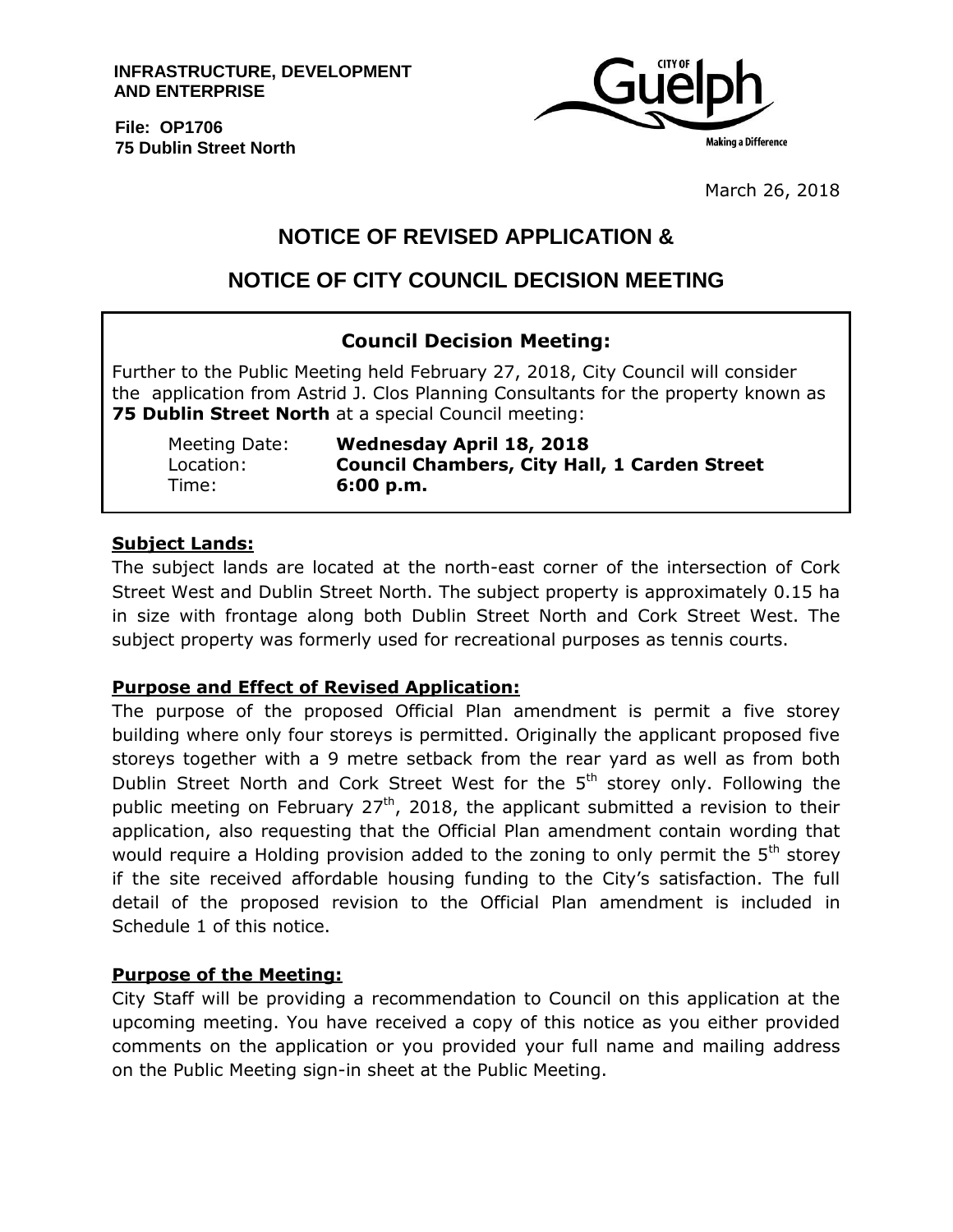### **TO SPEAK AT COUNCIL OR PROVIDE WRITTEN COMMENTS:**

1. If you wish to speak to Council on the application you **must** register as a delegation by contacting the City Clerk's Office, City Hall, **no later than Friday April 13, 2018 at 10:00 a.m.** in any of the following ways:

• Register online at: quelph.ca/delegation

- By Phone at **519-837-5603** or TTY **519-826-9771**
- By Email at [clerks@guelph.ca](javascript:smae_decode()
- In person at the ServiceGuelph Counter at City Hall, 1 Carden Street, Guelph
- By regular mail or courier to Guelph City Clerk, 1 Carden Street, Guelph ON N1H 3A1
- 2. If you wish to submit written comments to Council on the application you must submit the written comments to the City Clerk's Office, City Hall, **no later than Friday April 13, 2018 at 10:00 a.m.** in any of the following ways:
	- By Email at [clerks@guelph.ca](javascript:smae_decode()
	- In person at the ServiceGuelph Counter at City Hall, 1 Carden Street, Guelph
	- By regular mail or courier to Guelph City Clerk, 1 Carden Street, Guelph ON N1H 3A1

### **Recording notification**

Please note that public meetings form part of the public record and your words or images may be recorded. Recordings may be broadcast on a local TV channel, streamed online, and/or made available on the City's website.

### **Notice of collection**

Personal information is being collected in order to gather feedback and communicate with interested parties regarding this development proposal. Information provided for or presented at a public meeting is considered a public record and may be posted to the City's website or made available to the public upon request.

Personal information, as defined by Section 2 of the Municipal Freedom of Information and Protection of Privacy Act (MFIPPA), is collected under the authority of the Municipal Act, 2001, and the Planning Act, R.S.O. 1990, c.P. 13, and in accordance with the provisions of MFIPPA.

For questions regarding the collection, use, and disclosure of this information please contact the Information and Access Coordinator at 519-822-1260 extension 2349 or privacy@guelph.ca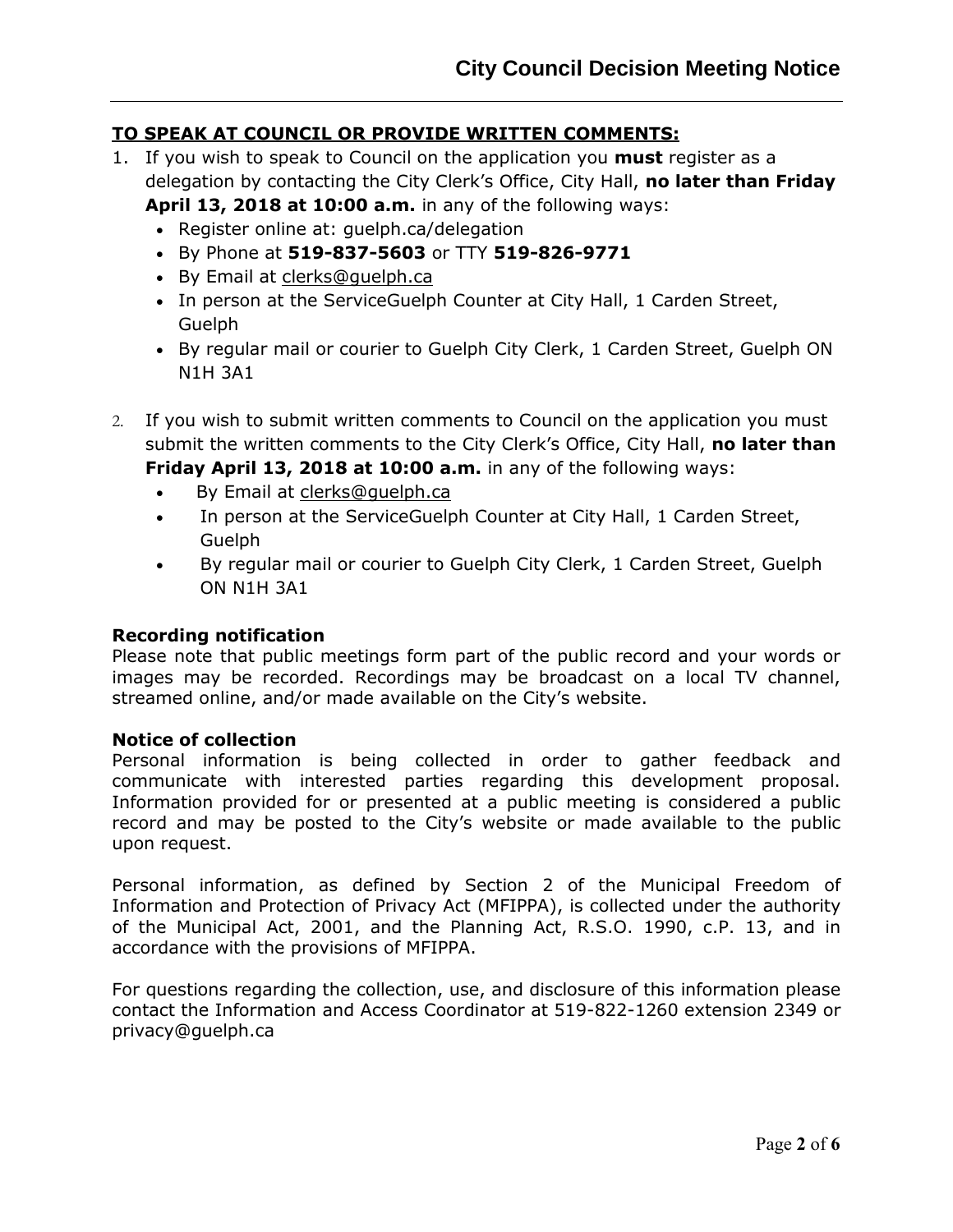### **FOR MORE INFORMATION**

Copies of the staff report will be available on Friday April 6, 2018 and may be picked up at the Planning Services Counter (1 Carden Street,  $3<sup>rd</sup>$  Floor), or accessed on the City of Guelph website (Guelph.ca. under City Council, Agendas and Minutes, City Council) on or after this date.

For more information, including accessible formats, please contact the planner managing the file during regular business hours:

### **Katie Nasswetter**

Senior Development Planner Planning, Urban Design and Building Services City of Guelph 1 Carden Street, Guelph ON N1H 3A1

(519) 822-1260, ext 2356 katie.nasswetter@guelph.ca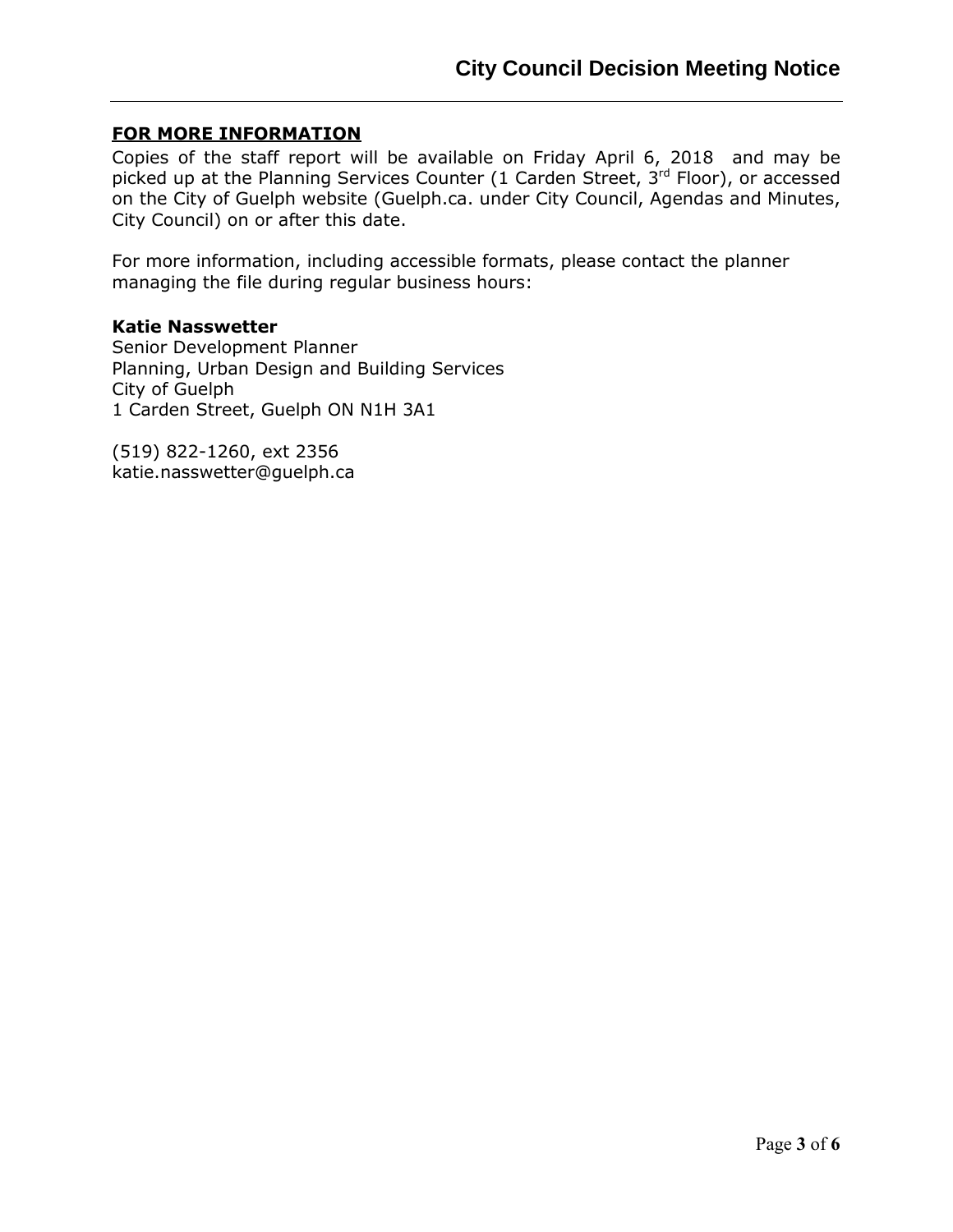### **SCHEDULE 1** PROPOSED REVISION TO THE OFFICIAL PLAN AMENDMENT



March 13, 2018

Project No. 1227

**Guelph City Hall** 1 Carden Street Guelph, Ontario **N1H3A1** 

Attention: Katie Nasswetter, MCIP, RPP, Senior Development Planner

#### **Official Plan Amendment (OP1706)** Re: Rykur Holdings Inc. - 75 Dublin Street North, Guelph

In response to input received at the Public Meeting held on February 28, 2018 related to the owner-initiated Official Plan Amendment, Rykur Holdings Inc. is requesting that the additional policy shown on **bold** text below be added to this Official Plan Amendment request.

"Notwithstanding Schedule D: Downtown Secondary Plan Minimum & Maximum Building Heights the Maximum Building Height permitted for the 75 Dublin Street North property shall be 5 storeys. The 5<sup>th</sup> storey shall be setback a minimum of 9 metres from the rear yard and from the street lines of Dublin Street North and Cork Street West.

"Further, that the site-specific zoning provisions for the 75 Dublin Street North property shall include the use of Holding "H" provisions to ensure that affordable housing funded by Provincial and/or Federal programs will be provided to the satisfaction of the City in accordance with policy 7.2 b) of this Plan, prior to the Holding Zone being lifted by Council to permit the 5th storey."

For your reference I have included policy 7.2 b) from the Guelph Official Plan below;

"7.2 Affordable Housing

The City recognizes the importance of housing, including affordable housing, in meeting the needs of the City's existing and future residents.

#### Objectives

To actively participate in, encourage and promote affordable housing  $b)$ opportunities funded by Provincial and/or Federal programs in conjunction with the Consolidated Municipal Service Manager (Service Manager) to ensure a supply of new affordable housing within the City."

There are existing examples where Holding Zone provisions have been referenced in the Guelph Official Plan which are outlined below;

#### Example 1

"4.4.4.6 The City may use the holding provisions of this Plan to ensure that satisfactory verification of suitable environmental site condition is received as per policy 4.4.4.5.i."

423 Woolwich Street, Suite 201, Guelph, Ontario, N1H 3X3 Phone (519) 836-7526 Fax (519) 836-9568 Email astrid.clos@ajcplanning.ca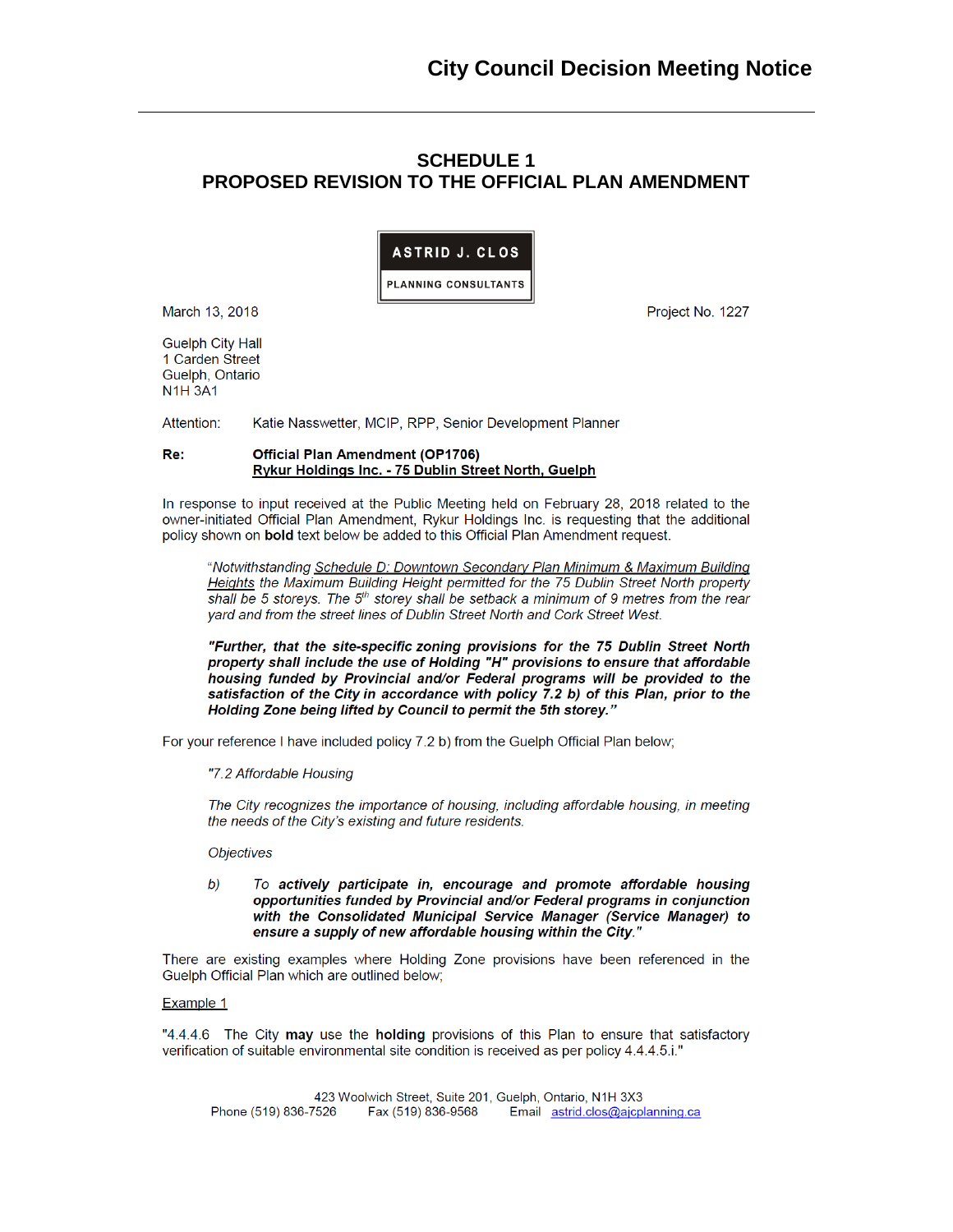### PROPOSED REVISION TO THE OFFICIAL PLAN AMENDMENT (CONT'D)

 $-2-$ 

#### Example 2

"7.18.4.3 Infrastructure Requirements - Silver Creek Junction

The site-specific implementing zoning provisions shall include the use of holding"H" provisions to address required infrastructure improvements, including the Silvercreek Parkway/CNR underpass, other required road projects and traffic improvements, the remedial stormwater facility, related land dedications (ie. for roads, stormwater management, parks and open space) and the pre-requisite site plan approval and registration of the related agreement on title to the subject lands, prior to the redevelopment of the lands."

### Example 3

"7.7.7.1 e) Impose a **Holding Zone** to ensure that conditions encouraging land use compatibility are implemented."

This Holding Zone proposal is outlined further in my Planning Report dated September 21, 2017 which was submitted to the City in support of the owner-initiated Official Plan Amendment.

#### What is new in this application?

Council asked what is new with respect to this Official Plan Amendment application. I would like to note the following:

- This is a new application under the Planning Act, advanced by the owner, rather than by  $\bullet$ or with City. I am advised by legal counsel that the City has an obligation to consider it in accordance with the requirements of the Act.
- A new Shadow Study was prepared by James Fryett Architect and submitted in support of this owner-initiated OPA application. This new Shadow Study was prepared based on the shadow review criteria established in the City of Guelph Decision Report Number 16-85.
- This owner-initiated Official Plan Amendment requires the use of a Holding Zone to ensure that the partial 5<sup>th</sup> storey of the building is only permitted if affordable housing funded by Provincial and/or Federal programs is provided, to the satisfaction of the City.

#### What is the definition of affordable housing?

Council also asked what the definition of affordable housing is.

#### **Provincial Policy Statement**

"Affordable: means

- b) in the case of rental housing, the least expensive of:
	- a unit for which the rent does not exceed 30 percent of gross annual household  $\mathcal{I}$ . income for low and moderate income households; or
	- a unit for which the rent is at or below the average market rent of a unit in the  $2.$ regional market area."

### **Guelph Official Plan**

### "Affordable Housing means:

b) in the case of rental housing, a unit for which the rent is at or below the average market rent of a unit in the City of Guelph."